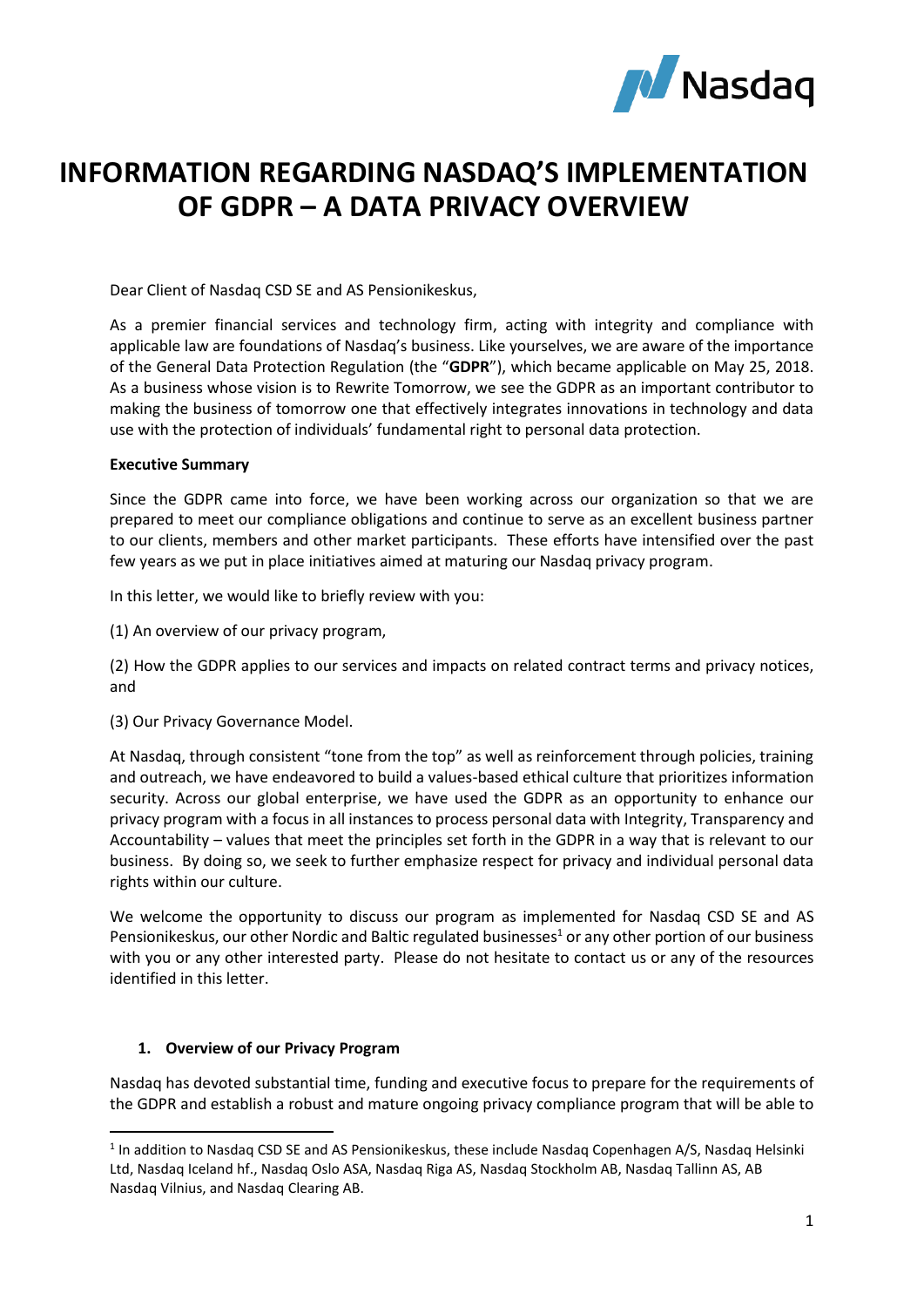

respond to evolution in law and guidance as well as address changes within our business or individual incidents that may occur. The following are some of the key initiatives that we have undertaken:

- **Comprehensive Data Processing Assessment and Analysis:** Consistent with GDPR requirements, we have established a thorough data mapping of our business systems and processes across our enterprise. Where we have identified personal data processing subject to GDPR, we assessed the basis for processing and evaluated that appropriate technological and organizational measures are in place to protect the data. This includes support from our Legal and Regulatory and Information Security Departments.
- **Governance Structure:** As further detailed below, we assessed and reviewed our privacy governance structure, identified our ongoing corporate structure for overseeing privacy globally and designated a Data Protection Officer (as defined in the GDPR) for certain legal entities in our corporate family.
- **Policy and Notice Review:** We are regularly reviewing and updating our company-wide Code of Ethics, information security and privacy policies, as well as privacy related procedures to meet the relevant regulatory developments and case-law.
- **Contracting Processes:** To ensure that we meet the requirements of the GDPR, we are regularly reviewing and updating our contract templates and terms to include the necessary personal data processing terms. We have also updated certain existing contracts to ensure that they include updated terms that address GDPR requirements. Contract changes relevant to your services are further described below.
- **Product Development:** Our updated Product Development Lifecycle process apply privacy-bydesign and default standards and a process for conducting a data protection impact assessment if required.
- **Mechanisms for Addressing Individual Requests:** We have developed processes for addressing data subject requests where Nasdaq is the data controller and for referring such requests to the controller for the limited services where we serve as a processor. Any data subject may contact us at [privacy@nasdaq.com](mailto:privacy@nasdaq.com) or other identified resources to initially exercise his/her rights.
- **Data Breach Response:** We have incorporated GDPR into our overall corporate data breach response program and are conducting scenario-based training to prepare for potential situations that may require notification under GDPR.
- **Training:** We have conducted numerous awareness and function-specific training events for our staff and continue to do so.

## **2. How the GDPR Applies to our Services and Impacts to Related Contract Terms and Privacy Notices**

With respect to its delivery of services to clients, members and other market participants, Nasdaq CSD SE and AS Pensionikeskus process personal data in two primary contexts: (1) to administer our business, (2) as part of the delivery of contracted products and services by our customers.

We process personal data as part of the administration of business in several contexts. Examples of these include screening new clients, issuers and members to comply with law and prevent fraud, credentialing individuals from members to use our system and ensuring effective information security,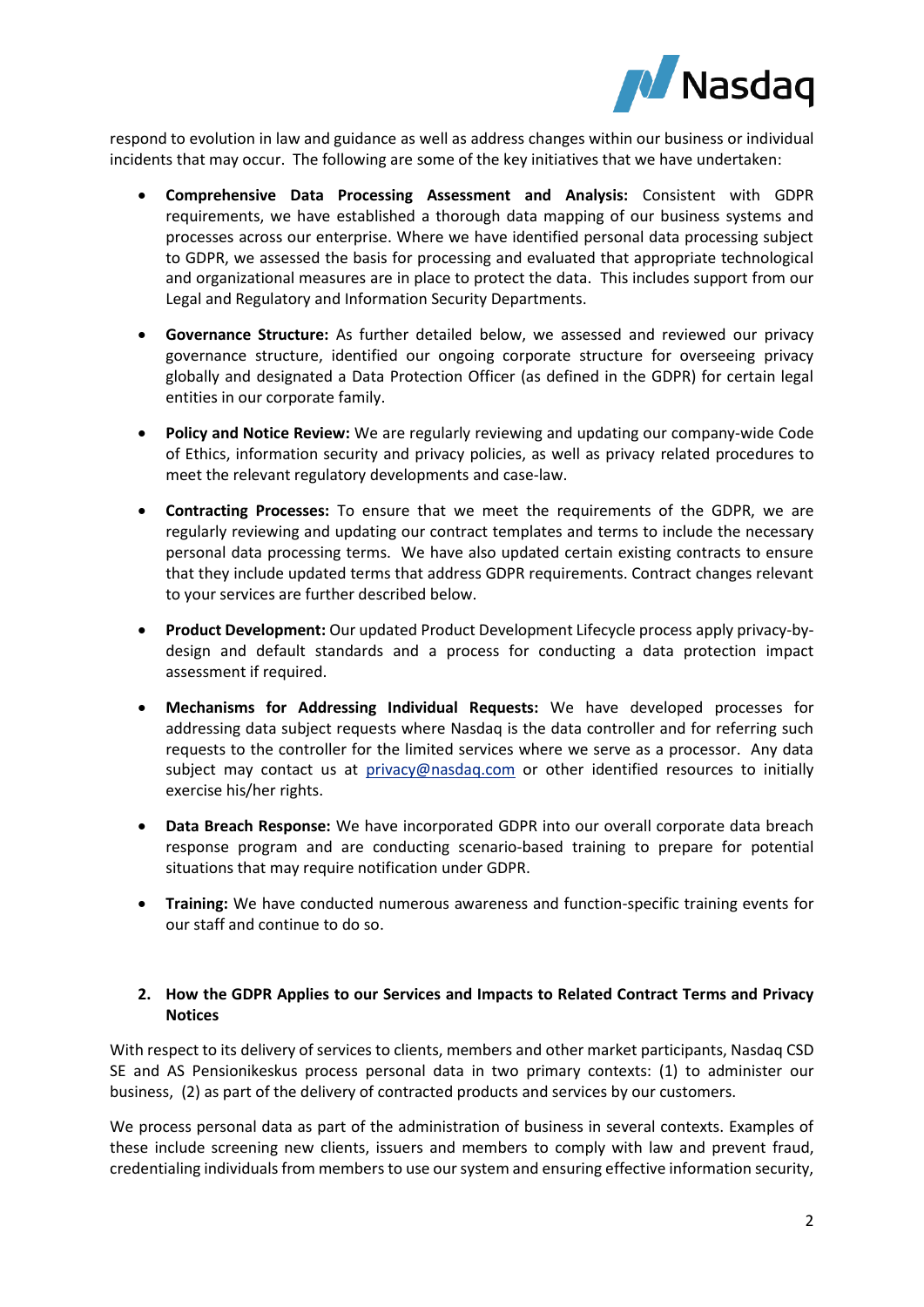

addressing help desk or system user questions, providing system user notifications and marketing new services to designated users.

We process personal data as part of the delivery of our products and services as required by applicable law and/or our agreement with you. As operator of CSD, Nasdaq is required to collect and process certain information related to companies utilizing its services. This can include information about officers and directors, shareholders and other representatives or stakeholders of the company.

Personal data obtained pursuant to such laws is only used by Nasdaq CSD SE to fulfil its obligations as the operator of the CSD and provider of related services. This can include:

- Storing and archiving personal data,
- Transmitting or making data available to third parties and regulators,
- Processing data to fulfil directions by issuers, participants or others transacting business with the CSD,
- Processing data for compliance purposes,
- Publishing certain data, and/or
- Processing data as required by applicable law, rules and/or its contract for the performance of the CSD services.

In addition, where a CSD participant (or third party) chooses to receive optional services from Nasdaq CSD SE, such as the issuance of Legal Entity Identifier, Nasdaq may use personal data provided from the CSD participant/third party for such purpose.

As part of our Baltic CSD service offering, we provide a variety of local services including, for example, services related to the administration of national pension systems (in Estonia and Latvia), administration of savings notes (in Latvia and Lithuania) and shareholder registry services (in Latvia). Such services are provided under applicable national laws and agreements between Nasdaq and the relevant government entities. These services may involve Nasdaq receiving, transmitting, storing and otherwise processing personal data related to the statutorily authorized services. With respect to this data, Nasdaq is serving solely as a processor for the government and is not making any independent use of any personal data provided for processing. In particular, Nasdaq does not market, sell or otherwise use personal data contained within its records for purposes other than fulfilling its assigned duties.

To reflect requirements under GDPR, we have made updates to the following documents:

• Privacy Policy (posted to our website).

Because we may receive personal data from you about your individual customers when you use our CSD to complete transactions (which is normally limited in such a manner that we cannot effectively identify individuals or contact them), it is your responsibility to advise your customers to consult our published Privacy Policy [\(http://business.nasdaq.com/list/Rules-and-Regulations/European](http://business.nasdaq.com/list/Rules-and-Regulations/European-rules/index.html)[rules/index.html](http://business.nasdaq.com/list/Rules-and-Regulations/European-rules/index.html) or [https://www.nasdaq.com/privacy-statement\)](https://www.nasdaq.com/privacy-statement), this letter and other information posted on our website on how we process their data.

## **3. Privacy Governance Model**

Building on our self-regulatory history, Nasdaq has a deep foundation in applying strong governance to our business and compliance activities. Like other compliance requirements, we have integrated GDPR compliance into our business functions as part of the "first line" of defense. This is then reinforced with compliance and risk management expertise as part of our "second line" functions with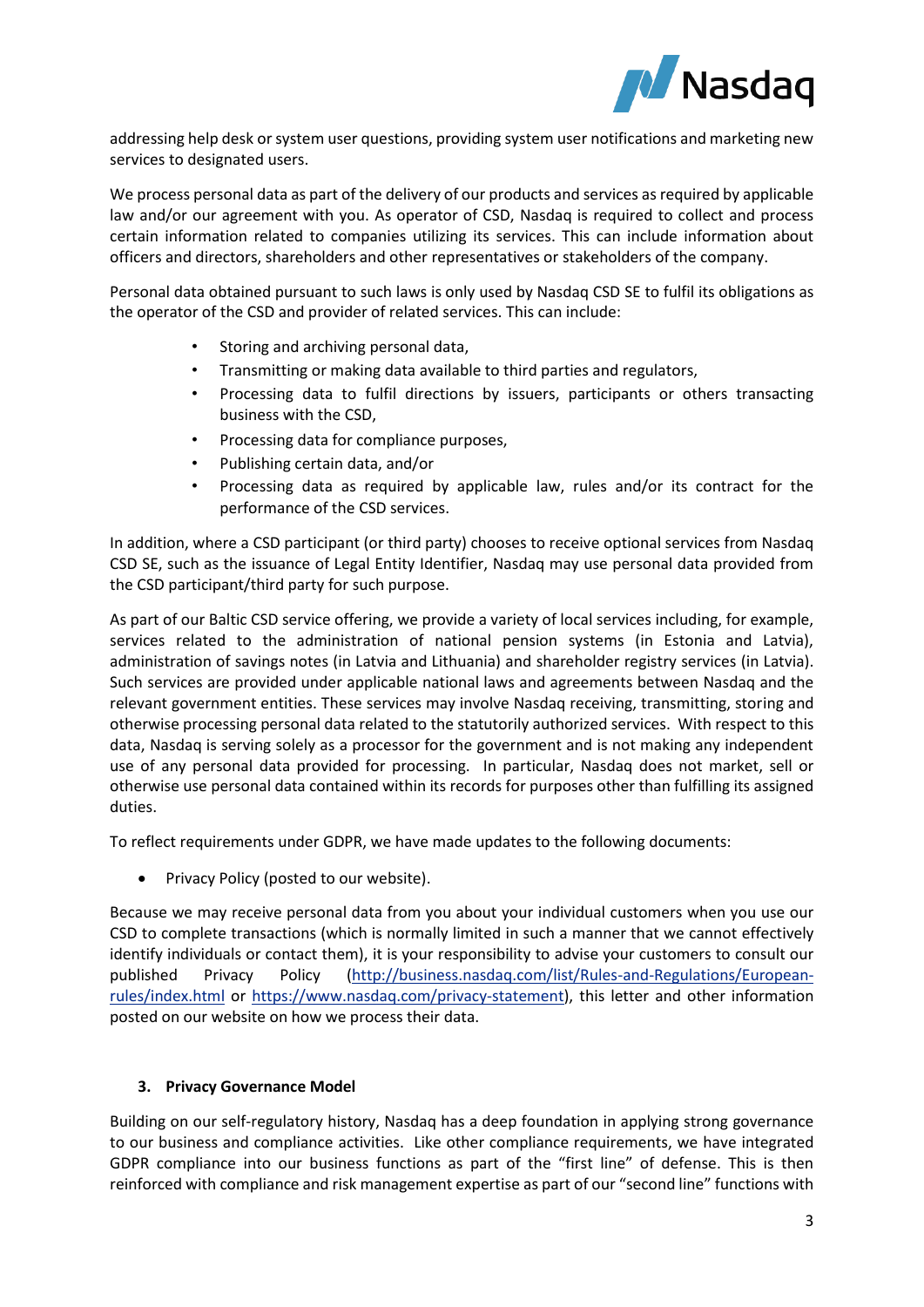

Internal Audit providing the "third line" of defense conducting risk-based reviews of our program. To ensure accountability and vigilance, we have established executive management structures and board oversight to provide mechanisms for escalating risk, prioritizing actions and providing support to initiatives.

Specific to our privacy program governance, we have implemented the following governance model:

- **Boards of Directors/Supervisory Council Oversight:** Ultimate oversight of our privacy program is conducted by the Board of Directors/Supervisory Council of each of the Nasdaq CSD SE, AS Pensionikeskus and other group companies with further enterprise-wide oversight by the Board of Directors/Supervisory Council of our ultimate parent company, Nasdaq, Inc. Our boards are updated regularly on privacy program changes and elements.
- **Nasdaq Global Compliance Council:** The Compliance Council has a strategic position and provides the vision and top leadership for the privacy program. As set forth in its charter, the Compliance Council is co-chaired by the Global Chief Legal and Regulatory Officer and the Global Chief Risk Officer with vice-chairs of the General Counsel - Europe and the Chief Litigation Counsel (each, a Global Co-Chief Compliance Officer). Members include executive level representatives from the following functions: (1) legal and regulatory group; (2) global risk management; (3) HR; (4) global technology/information security; (5) finance. In addition, the head of Internal Audit is a member of the Compliance Council in an observer and advisory role only. The Compliance Council includes participation by the Global and European Privacy Counsel.
- **Data Protection Officer (DPO) and Operational Privacy Function Leadership:** We have appointed an external DPO for Nasdaq Nordic and Baltic regulated entities (please see more details below). We believe that having an external DPO avoids potential conflicts of interests and ensures that we are engaged in industry best practices.

Within our organization, operational management of our privacy program is handled within our Office of General Counsel, which also is responsible for our other corporate compliance functions. Our commercial law group is responsible for managing customer and vendor contracts.

# **Points of Contact**

As Nasdaq CSDs market participants and clients, we look forward to working with you to ensure that we are able to meet the principles of the GDPR and expectations of those with whom we do business as they relate to the services that we deliver. We welcome the opportunity to discuss our efforts further with you either now or in the future.

You may contact any of the resources below quoting the service, product and Nasdaq legal entity your query relates to:

- **General Contact for Privacy Team** at[: privacy@nasdaq.com](mailto:privacy@nasdaq.com)
- **Office of General Counsel**, Stockholm office Post address: Tullvaktsvägen 15, 10578 Stockholm, Sweden Att: General Counsel Office
- Andreas Gustafsson; **General Counsel for Europe**, at: [Andreas.Gustafsson@nasdaq.com](mailto:Andreas.Gustafsson@nasdaq.com)
- Viktorija Alksne; **European Privacy Counsel**, at: Viktorija.Alksne@nasdaq.com